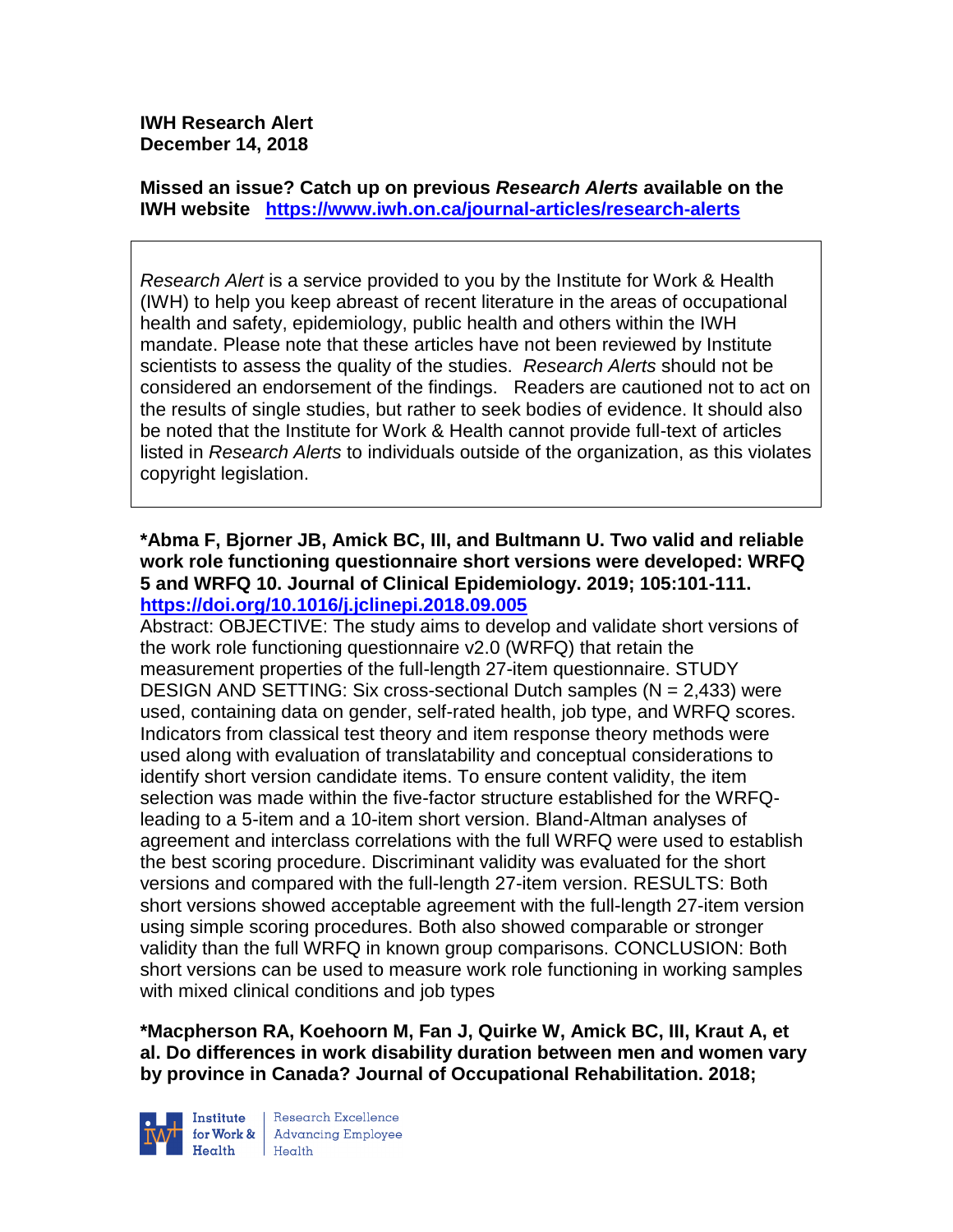# **[epub ahead of print].**

# **<https://doi.org/10.1007/s10926-018-9819-1>**

Abstract: Purpose Research has shown that there are important sex and genderbased differences in the work disability duration of men and women. This research is often limited to single jurisdictions, using different outcome measures, and therefore has limited generalisability of findings. This study examined if differences between work disability of men and women differed by province and by duration of work disability. Methods Cohorts of injured workers in the Canadian provinces of British Columbia (BC), Manitoba (MB) and Ontario (ON) were analysed using workers' compensation data for work-related injuries occurring between 2007 and 2011. Work disability duration was measured using cumulative days in receipt of disability benefits paid during one-year post-injury. Poisson models with restricted cubic splines tested whether differences between men and women in the likelihood of transitioning off disability benefits varied by duration of work disability in each province, adjusting for confounders. Results Men transitioned off disability benefits faster than women for claim durations of up to two to four months, after which women transitioned off disability benefits faster until ten months. Differences between men and women were consistent across all jurisdictions. For claims longer than ten months, men transitioned off work disability benefits faster than women in BC and ON, but there were no significant differences between men and women in MB. Conclusions Differences in the work disability duration between men and women vary by province and duration of work disability. Claims management processes need to be sensitive to differences that men and women face and the timing of interventions

#### **\*Sanger N, Shahid H, Dennis BB, Hudson J, Marsh D, Sanger S, Worster A, Teed R, Rieb L, Tugwell P, Hutton B, Shea B, Beaton D, et al. Identifying patient-important outcomes in medication-assisted treatment for opioid use disorder patients: a systematic review protocol. BMJ Open. 2018; 8(12):e025059.**

## **<https://doi.org/10.1136/bmjopen-2018-025059> [open access]**

Abstract: INTRODUCTION: Illicit opioid use has become a national crisis in Canada, with over 65 000 people seeking treatment for opioid use disorder (OUD) in Ontario and British Columbia alone. Medication-assisted treatment (MAT) is a common treatment for OUD. There is substantial variability in treatment outcomes used to evaluate effectiveness of MAT, making it difficult to establish clinically and scientifically relevant treatment effect. Furthermore, patients are often excluded from the process of determining these outcomes. The primary objective of this review is to examine outcomes currently used to measure MAT effectiveness and to identify patient-relevant outcomes to enhance effectiveness of treatment options. This review refers to patient-important outcomes as those outcomes patients consider important to or markers of treatment success. METHODS AND ANALYSIS: MEDLINE, EMBASE, PsycINFO, Cumulative Index to Nursing and Allied Health Literature, Web of Science, Cochrane Library, Cochrane Clinical Trials Registry, National Institutes

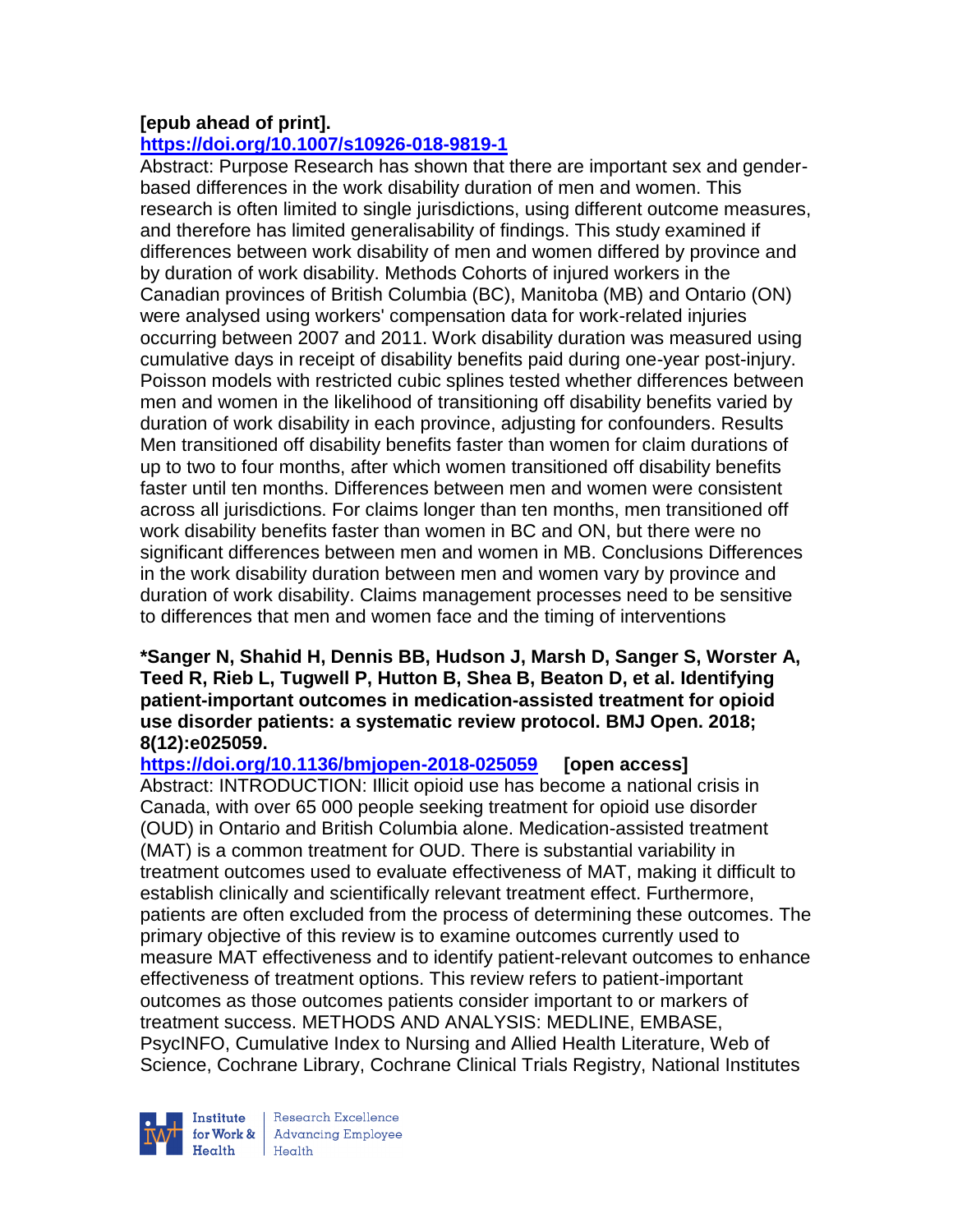for Health Clinical Trials Registry and WHO International Clinical Trials Registry Platform databases will be searched. We will search databases from inception to the date the search is ran. Studies of interest include those evaluating the effectiveness of MAT for patients with OUD, with or without consultation with patients regarding what they consider to be important as an indicator of treatment success. Results will be analysed using thematic analysis and qualitative analysis where possible. This will result in comprehensive synthesis of all outcomes and measures found related to OUD treatment effectiveness. ETHICS AND DISSEMINATION: We are collaborating with Canadian Addiction Treatment Centres which provide MAT to patients with OUD who will participate in disseminating study results. Dissemination strategies will involve sharing study results through workshops, presentations, peer-reviewed publications, study reports, community presentations and resources in primary care settings. PROSPERO REGISTRATION NUMBER: CRD42018095553

#### **Bindl UK, Unsworth KL, Gibson CB, and Stride CB. Job crafting revisited: implications of an extended framework for active changes at work. Journal of Applied Psychology. 2018; [epub ahead of print]. <https://doi.org/10.1037/apl0000362>**

Abstract: Employees often self-initiate changes to their jobs, a process referred to as job crafting, yet we know little about why and how they initiate such changes. In this paper, we introduce and test an extended framework for job crafting, incorporating individuals' needs and regulatory focus. Our theoretical model posits that individual needs provide employees with the motivation to engage in distinct job-crafting strategies-task, relationship, skill, and cognitive crafting-and that work-related regulatory focus will be associated with promotionor prevention-oriented forms of these strategies. Across three independent studies and using distinct research designs (Study 1:  $N = 421$  employees; Study 2:  $N = 144$ , using experience sampling data; Study 3:  $N = 388$ , using a lagged study design), our findings suggest that distinct job-crafting strategies, and their promotion- and prevention-oriented forms, can be meaningfully distinguished and that individual needs (for autonomy, competence, and relatedness) at work differentially shape job-crafting strategies. We also find that promotion- and prevention-oriented forms of job-crafting vary in their relationship with innovative work performance, and we find partial support for work-related regulatory focus strengthening the indirect effect of individual needs on innovative work performance via corresponding forms of job crafting. Our findings suggest that both individual needs and work-related regulatory focus are related to why and how employees will choose to craft their jobs, as well as to the consequences job crafting will have in organizations. (PsycINFO Database Record (c) 2018 APA, all rights reserved)

**Brignardello-Petersen R, Murad MH, Walter SD, McLeod S, Carrasco-Labra A, Rochwerg B, et al. GRADE approach to rate the certainty from a network** 



Institute Research Excellence<br>for Work & Advancing Employee<br>Health Health  $H$ ealth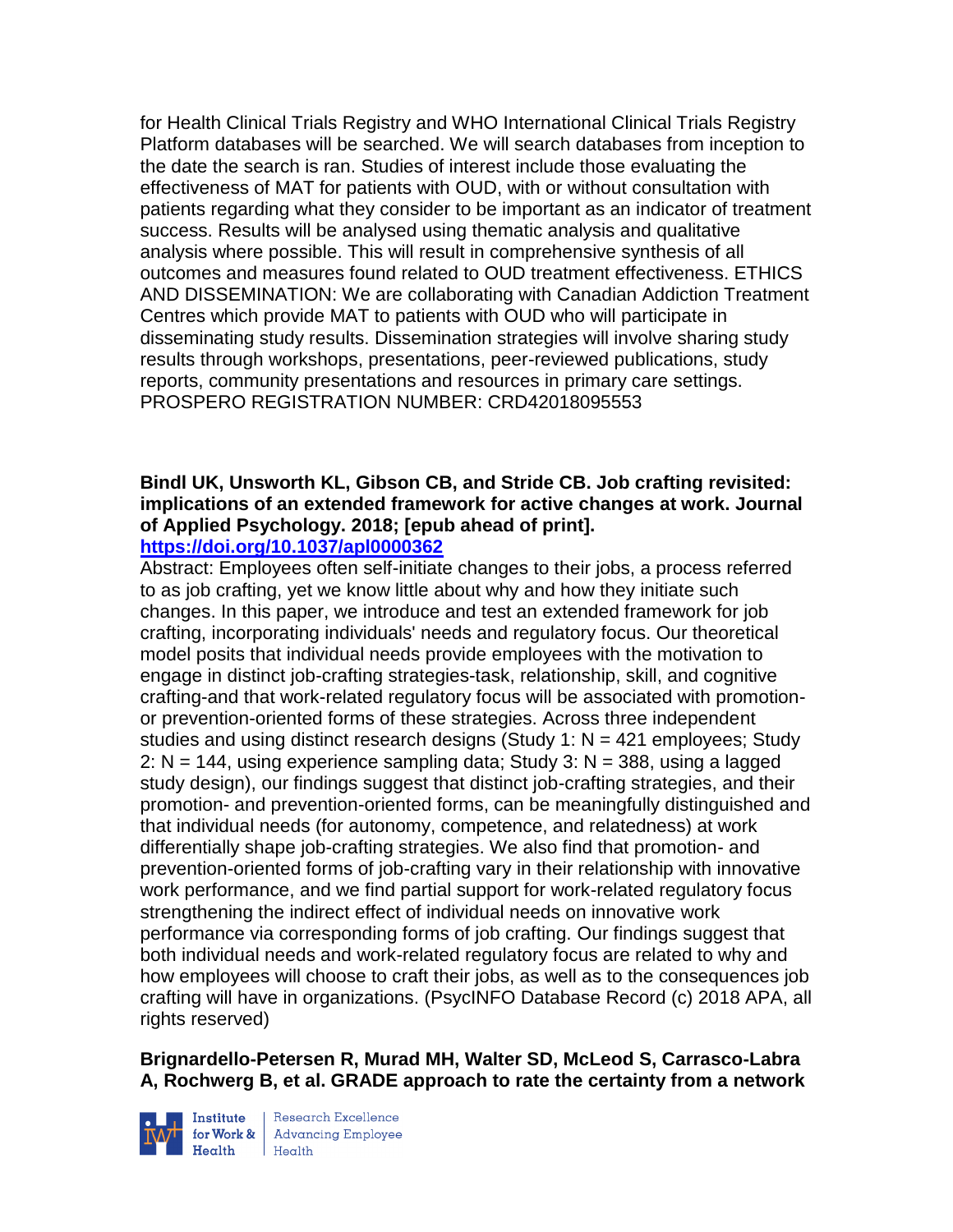#### **meta-analysis: avoiding spurious judgments of imprecision in sparse networks. Journal of Clinical Epidemiology. 2019; 105:60-67. <https://doi.org/10.1016/j.jclinepi.2018.08.022>**

Abstract: When direct and indirect estimates of treatment effects are coherent, network meta-analysis (NMA) estimates should have increased precision (narrower confidence or credible intervals compared with relying on direct estimates alone), a benefit of NMA. We have, however, observed cases of sparse networks in which combining direct and indirect estimates results in marked widening of the confidence intervals. In many cases, the assumption of common between-study heterogeneity across the network seems to be responsible for this counterintuitive result. Although the assumption of common between-study heterogeneity across paired comparisons may, in many cases, not be appropriate, it is required to ensure the feasibility of estimating NMA treatment effects. This is especially the case in sparse networks, in which data are insufficient to reliably estimate different variances across the network. The result, however, may be spuriously wide confidence intervals for some of the comparisons in the network (and, in the Grading of Recommendations Assessment, Development, and Evaluation approach, inappropriately low ratings of the certainty of the evidence through rating down for serious imprecision). Systematic reviewers should be aware of the problem and plan sensitivity analyses that produce intuitively sensible confidence intervals. These sensitivity analyses may include using informative priors for the between-study heterogeneity parameter in the Bayesian framework and the use of fixed effects models

### **Campbell M, Katikireddi SV, Sowden A, and Thomson H. Lack of transparency in reporting narrative synthesis of quantitative data: a methodological assessment of systematic reviews. Journal of Clinical Epidemiology. 2019; 105:1-9.**

**<https://doi.org/10.1016/j.jclinepi.2018.08.019> [open access]** Abstract: OBJECTIVE: To assess the adequacy of reporting and conduct of narrative synthesis of quantitative data (NS) in reviews evaluating the effectiveness of public health interventions. STUDY DESIGN AND SETTING: A retrospective comparison of a 20% ( $n = 474/2,372$ ) random sample of public health systematic reviews from the McMaster Health Evidence database (January 2010-October 2015) to establish the proportion of reviews using NS. From those reviews using NS,  $30\%$  (n =  $75/251$ ) were randomly selected and data were extracted for detailed assessment of: reporting NS methods, management and investigation of heterogeneity, transparency of data presentation, and assessment of robustness of the synthesis. RESULTS: Most reviews used NS (56%,  $n = 251/446$ ); meta-analysis was the primary method of synthesis for 44%. In the detailed assessment of NS,  $95\%$  (n =  $71/75$ ) did not describe NS methods; 43% (n = 32) did not provide transparent links between the synthesis data and the synthesis reported in the text; of 14 reviews that identified heterogeneity in direction of effect, only one investigated the

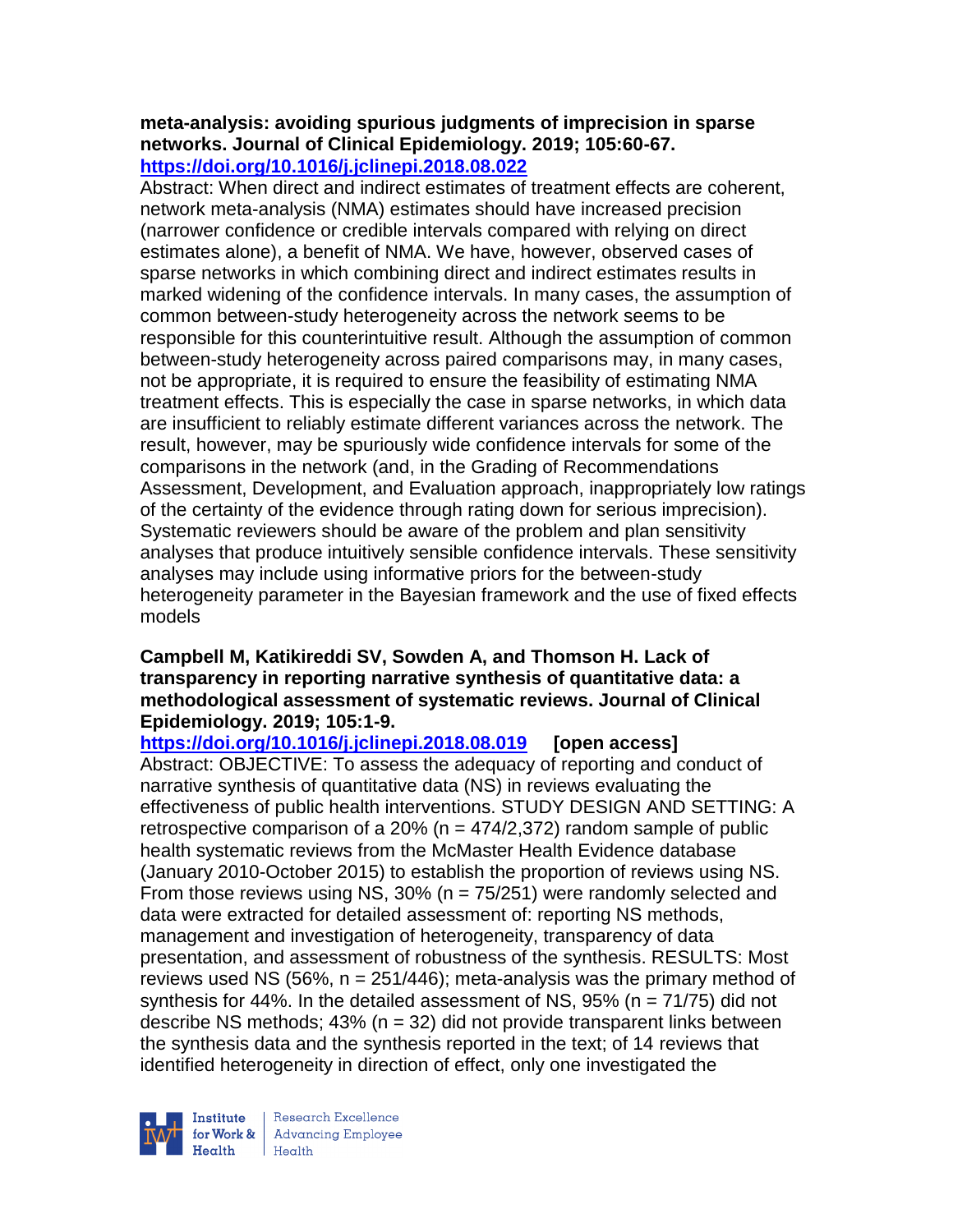heterogeneity; and 36% ( $n = 27$ ) did not reflect on limitations of the synthesis. CONCLUSION: NS methods are rarely reported in systematic reviews of public health interventions and many NS reviews lack transparency in how the data are presented and the conclusions are reached. This threatens the validity of much of the evidence synthesis used to support public health. Improved guidance on reporting and conduct of NS will contribute to improved utility of NS systematic reviews

### **Harcombe H, Davie G, Wyeth E, Samaranayaka A, and Derrett S. Injury upon injury: a prospective cohort study examining subsequent injury claims in the 24 months following a substantial injury. Injury Prevention. 2018; 24(6):437-444.**

## **<https://doi.org/10.1136/injuryprev-2017-042467>**

Abstract: OBJECTIVES: This study examines subsequent injuries reported to the Accident Compensation Corporation (ACC), New Zealand's universal no-fault injury insurer, in the 24 months following an ACC entitlement claim injury event. Specific aims were to determine the: (1) 12 and 24 month cumulative incidence of at least one ACC-reported subsequent injury (ACC-SUBS-Inj), (2) characteristics of participants with and without ACC-SUBS-Inj, (3) frequency of ACC-SUBS-Inj, (4) time periods in which people are at higher risk of ACC-SUBS-Inj and (5) types of ACC-SUBS-Inj. METHODS: Interview data collected directly from participants in the Prospective Outcomes of Injury Study (POIS) were combined with ACC-SUBS-Inj data from ACC and hospital discharge datasets. A subsequent injury was defined as any injury event resulting in an ACC claim within 24 months following the injury event for which participants were recruited to POIS (the sentinel injury). All ACC-SUBS-Inj were included irrespective of whether they were the same as the sentinel injury or not. RESULTS: Of 2856 participants, 58% (n=1653) experienced at least one ACC-SUBS-Inj in 24 months; 31% (n=888) had more than one ACC-SUBS-Inj. The time period of lowest risk of ACC-SUBS-Inj was the first 3 months following the sentinel injury event. Spine sprain/strain was the type of injury with the greatest number of ACC-SUBS-Inj claims per person. CONCLUSIONS: More than half of those with an ACC entitlement claim injury incurred further injury events that resulted in a claim in the following 24 months. Greater understanding of these subsequent injury events provides an avenue for injury prevention

### **Kent KB, Goetzel RZ, Roemer EC, McCleary K, Henke RM, Head MA, et al. Developing two culture of health measurement tools: examining employers' efforts to influence population health inside and outside company walls. Journal of Occupational & Environmental Medicine. 2018; 60(12):1087-1097. <https://doi.org/10.1097/JOM.0000000000001438>**

Abstract: OBJECTIVE: The aim of the study was to develop tools that quantify employers' investment in building cultures of health (COH)-inside and outside company walls. METHODS: Two COH instruments were developed through literature reviews and expert consultation. The first focused on internal culture of

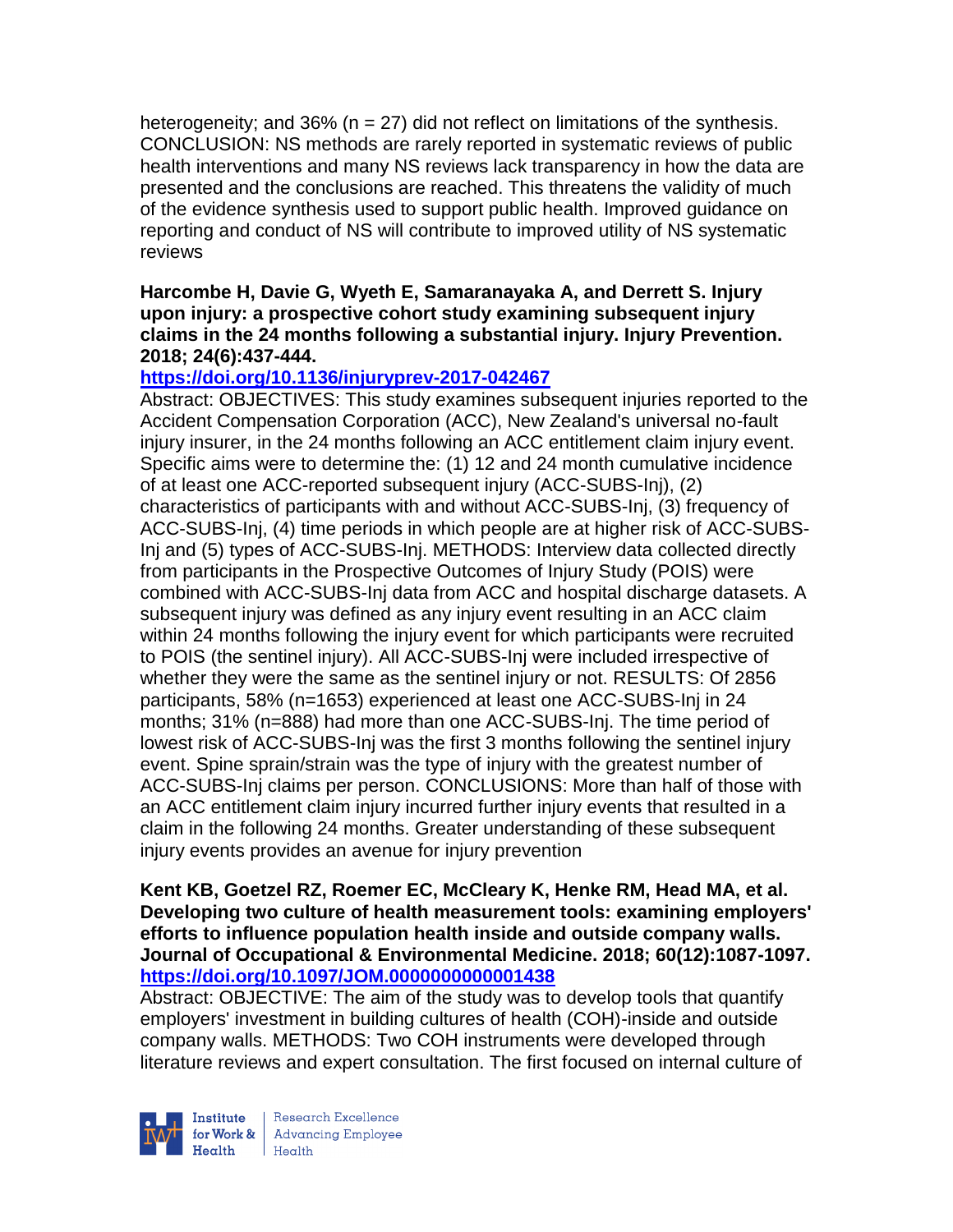health (COH-INT), that is, programs, policies, and attributes of the physical and social environments that support employees' health and well-being. The second focused on external culture of health (COH-EXT), that is, programs, policies, and environmental supports that promote communities' health. We administered these tools to 32 employers and examined instrument reliability, distribution of scores, and correlation between the two instruments. RESULTS: Both tools demonstrated adequate reliability. COH-EXT scores changed minimally over the 3-year study timeframe. There was little correlation between the COH-INT and COH-EXT scores. CONCLUSIONS: More research is needed to further develop and validate COH-EXT instruments

### **Lynch JW and Rodell JB. Blend in or stand out? Interpersonal outcomes of managing concealable stigmas at work. Journal of Applied Psychology. 2018; 103(12):1307-1323.**

## **<https://doi.org/10.1037/apl0000342>**

Abstract: In the workplace, employees must choose what personal information they share with others. Employees with concealable stigmas (e.g., sexual orientation, mental illness, and certain religious beliefs) face the added pressure of having to carefully manage information about a potential social liability. Yet it remains unclear how managing a concealable stigma may influence colleagues' perceptions and reactions. Using theory about impression management and social cognition, we investigated how employees strategically manage information about their concealable stigmas and the impact of these behaviors on colleague reactions. Based on a multiple-time, multiple-source study of 196 employees, we compared 4 specific strategies for managing concealable stigmas: assimilating, decategorizing, integrating, and confirming. Consistent with our theorizing, these strategies had unique effects in how they influenced the treatment that an employee received from others. These findings have implications for research about stigmas, social cognition, and impression management, as well as for practices focused on creating diverse and supportive work environments. (PsycINFO Database Record (c) 2018 APA, all rights reserved)

# **Marcum JL, McHugh A, Foley M, Adams D, and Bonauto D. The economic effect of chronic comorbidities in carpal tunnel syndrome workers' compensation claimants, Washington State. Journal of Occupational & Environmental Medicine. 2018; 60(12):1128-1135.**

### **<https://doi.org/10.1097/JOM.0000000000001451>**

Abstract: OBJECTIVE: Assess the effect of chronic comorbidities on hours and earnings recovery following a carpal tunnel syndrome (CTS) claim. METHODS: The hours and earnings profiles of Washington State workers' compensation claimants with CTS and controls, upper extremity fractures (UEF) claimants, were collected by linking to unemployment insurance data during 2007 to 2014. Chronic comorbidity status was determined from workers' compensation bills. RESULTS: More (43%) CTS claimants had diagnosed chronic comorbidities than



| Research Excellence Financial Research Excellence<br>
Financing Employee<br>
Realth Health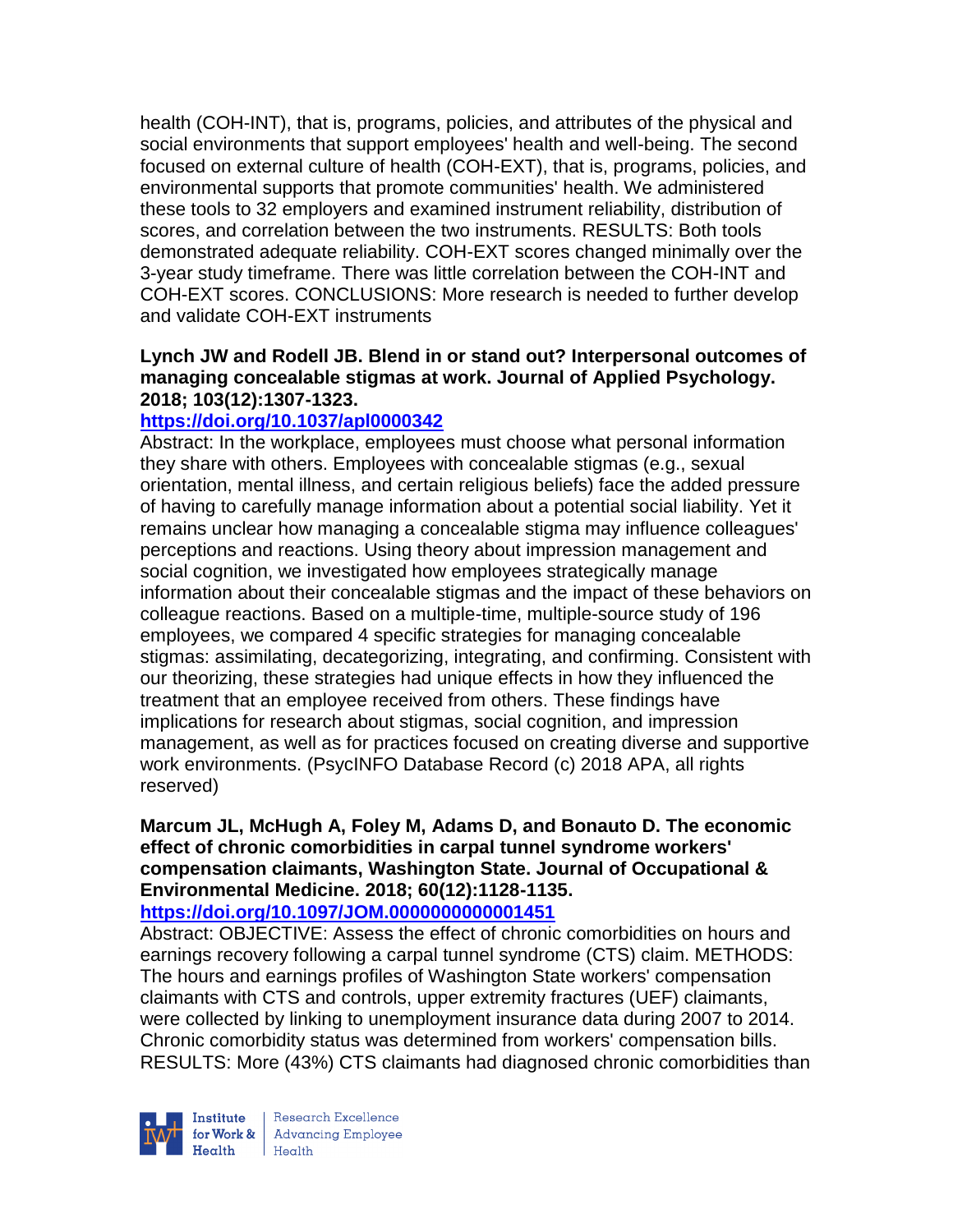UEF (24%). CTS claimants and claimants with multiple chronic comorbidities had significantly higher odds of not working post injury and poorer hours and earnings recovery compared with UEF claimants and those with no chronic comorbidities. CONCLUSIONS: This research suggests that chronic conditions should be considered as barriers to return to work among injured workers

## **Mariscal MA, Lopez-Perea EM, Garcia-Herrero S, Lopez-Garcia JR, and Herrera S. Data on the working population in Spain related to training, workplace conditions and accident rates. Data in Brief. 2018; 21:1810-1817. <https://doi.org/10.1016/j.dib.2018.10.175> [open access]**

Abstract: Obtaining data on worker accident rates is necessary in order to analyze the causes and variables involved in the occurrence of said accidents. The majority of these data, collected after the accident occurs, do not consider the employees working conditions. Here are presented the data on workplace accidents and the conditions of the workers by analyzing the generic data supplied as part of the 7th National Survey of Workplace Conditions (EWCS) in Spain, conducted in 2011. These data will yield the variables needed to determine if the information on workplace risks provided by the survey respondents has an appreciable effect on the occurrence of occupational accidents in the working population, and will also be used to explore other variables

### **Martin S. The association between job flexibility and job satisfaction. Insights on Canadian Society. 2018; Dec:1-10 [Statistics Canada Catalogue no. 75-006-X].**

### **[https://www150.statcan.gc.ca/n1/en/pub/75-006-x/2018001/article/54980](https://www150.statcan.gc.ca/n1/en/pub/75-006-x/2018001/article/54980-eng.pdf?st=5j4uENho) [eng.pdf?st=5j4uENho](https://www150.statcan.gc.ca/n1/en/pub/75-006-x/2018001/article/54980-eng.pdf?st=5j4uENho)**

Abstract: This study explores the association between job flexibility and job satisfaction, for men and women aged 18 to 64, using data from the 2014 Longitudinal and International Study of Adults. Control over four aspects of job flexibility are considered: the order of work, how to do the work, the speed of work, and the hours of work.

**Ramalho-Pires de Almeida MA, Abalos-Medina GM, Villaverde-Gutierrez C, Gomes-de Lucena NM, Ferreira-Tomaz A, and Perez-Marmol JM. Effects of an ergonomic program on the quality of life and work performance of university staff with physical disabilities: a clinical trial with three-month follow-up. Disability and Health Journal. 2019; 12(1):58-64. <https://doi.org/10.1016/j.dhjo.2018.07.002>** 

Abstract: BACKGROUND: Problems related to physical disability may have an extremely negative impact in the work environment, reducing productivity and contributing to health problems and a worsening quality of life. OBJECTIVE: To assess the effects of an ergonomic intervention program on the quality of life and the work performance of people with physical disabilities working in a university environment. METHODS: A pilot clinical trial with three-month follow-up was conducted at the Physiotherapy Clinic of the Federal University of Paraiba



**Institute** Research Excellence<br> **for Work &** Advancing Employee<br> **Health** Health  $Heath$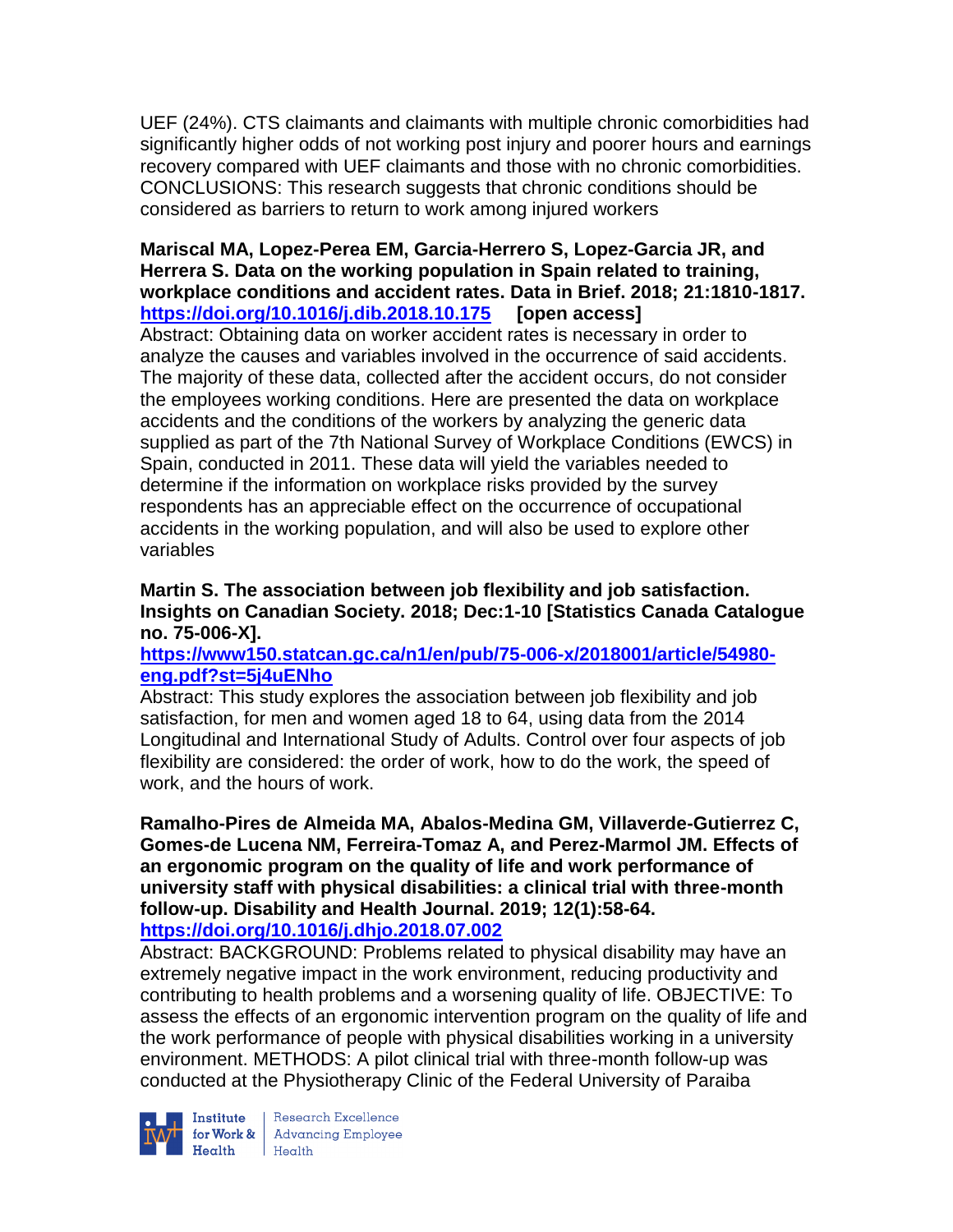(Brazil). Eight workers at the university took part in an ergonomic adjustment (using ErgoDis/IBV software) and physiotherapy program at their workplace for twelve weeks, in two 60-min sessions per week. The measuring instruments used were the WHOQoL-BREF questionnaire for quality of life and the Work Ability Index for work ability. A repeated-measures ANOVA analysis and Wilcoxon signed-rank test were also performed. RESULTS: Significant intragroup changes were observed in the QoL subscales for the physical dimension (F=5.487, p=0.017) and the environment dimension (F=7.510, p=0.006). The post-treatment analysis revealed significant changes for both the physical dimension ( $Z=-2.552$ ,  $p=0.011$ ) and the environment dimension ( $Z=-2.201$ , p=0.028). After the three-month follow-up period, only the environment dimension recorded a significant change (Z=-1.965, p=0.049). The effect sizes were large. Regarding work ability, the repeated-measures ANOVA analysis showed a significant time effect (F=5.067, p=0.022), with large pre-post treatment improvement (Z=-2.555, p=0.011, d=0.914). CONCLUSIONS: The program based on ergonomic and physiotherapy program greatly enhanced the subjects' quality of life and work ability

## **Stewart J and Schwartz S. Equal education, unequal jobs: college and university students with disabilities. Industrial Relations. 2018; 73(2):369- 394.**

**<https://doi.org/10.7202/1048575ar>** 

### **Temple JB, Kelaher M, and Williams R. Discrimination and avoidance due to disability in Australia: evidence from a National Cross Sectional Survey. BMC Public Health. 2018; 18(1):1347.**

**<https://doi.org/10.1186/s12889-018-6234-7> [open access]** Abstract: BACKGROUND: Across most high-income countries, populations are ageing. With this demographic change is an increase in the number of people living with disabilities. In this context, we sought to examine the prevalence of disability discrimination and disability avoidance in Australia, the demographic and health correlates of exclusion and the contexts in which disability discrimination and avoidance are experienced. METHODS: Utilising newly released measures from the 2015 ABS Survey of Disability, Ageing and Carers, we calculate the prevalence of people living with a disability who have experienced discrimination and engage in avoidance behaviours, and the contexts in which they occur. Logistic regression models were fitted to examine the correlates of discrimination and avoidance behaviours, once controls and complex survey design were accounted for. RESULTS: Approximately 9% (95%  $CI = 8.1, 9.2$  of people with a disability experienced disability discrimination in 2015 and 31% (95%  $CI = 30.9$ , 32.9) engaged in avoidance behaviours because of their disability. With controls included, the prevalence of avoidance and discrimination declined with age, was higher for divorced people (versus married), the unemployed (versus employed) and was lower for people with lower levels of education (versus a degree) and those born overseas. Having a

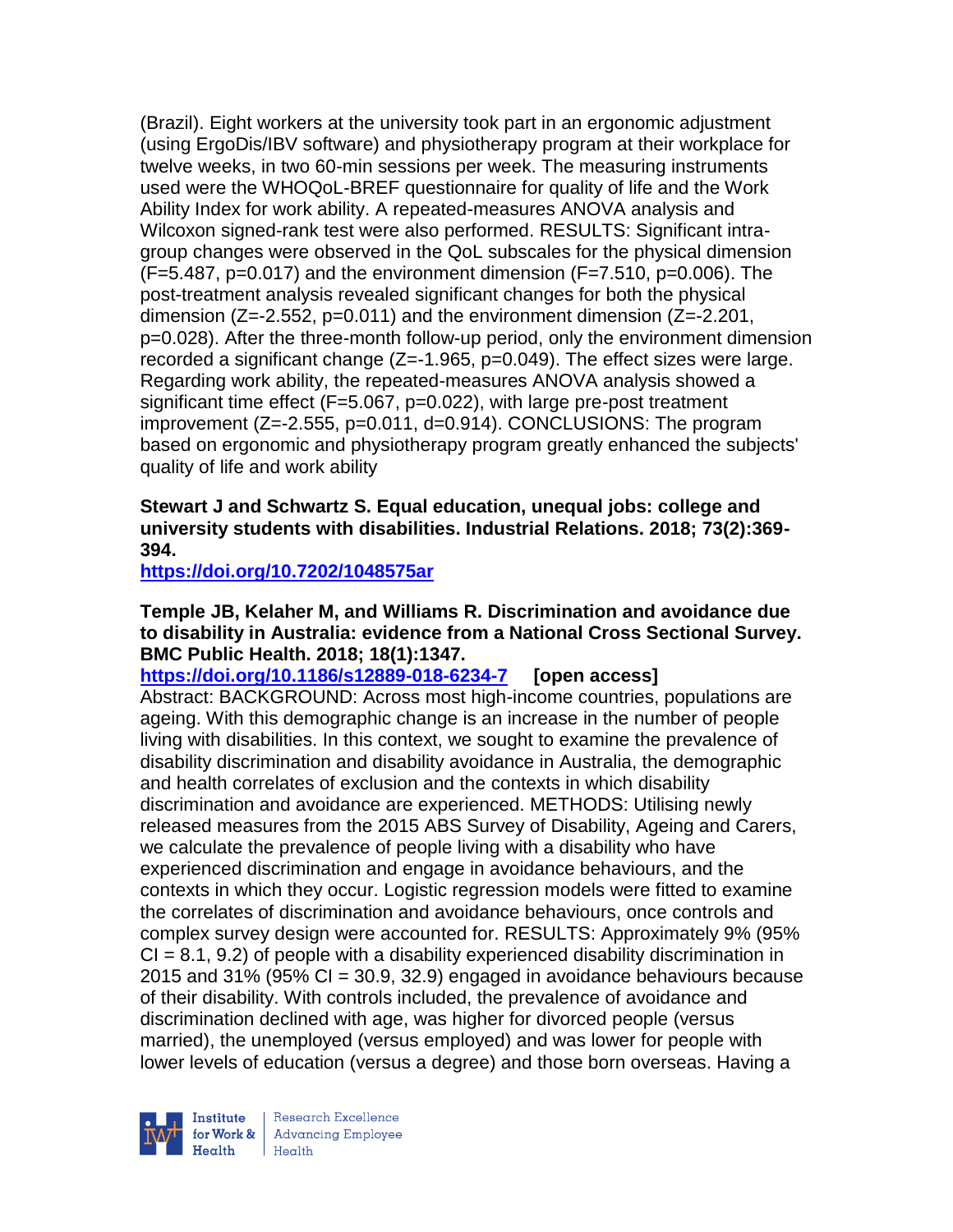psychosocial or physical disability significantly increased the odds of experiencing discrimination or avoidance, as did having an increasing number of long-term health conditions. We further find that disability discrimination and avoidance occurs in contexts critical to human capital, such as the workforce, education and healthcare. CONCLUSIONS: Despite protections in legislation and international accords, significant proportions of Australians with a disability experience discrimination or engage in avoidance behaviours in various settings with potentially important human capital implications. Recently, sectoral responses (eg., in education and the workplace) have been offered by Government reports, providing direction for future research and evaluation

### **Trinderup JS, Fisker A, Juhl CB, and Petersen T. Fear avoidance beliefs as a predictor for long-term sick leave, disability and pain in patients with chronic low back pain. BMC Musculoskeletal Disorders. 2018; 19(1):431. <https://doi.org/10.1186/s12891-018-2351-9> [open access]**

Abstract: BACKGROUND: Subgrouping patients with chronic low back pain is recommended prior to selecting treatment strategy, and fear avoidance beliefs is a commonly addressed psychological factor used to help this subgrouping. The results of the predictive value of fear avoidance beliefs in patients with chronic low back pain in prognostic studies are, however, not in concordance. Therefore, the objective of this study was to examine the association between fear avoidance beliefs at baseline and unsuccessful outcome on sick leave, disability and pain at 12-month follow-up in patients with entirely chronic low back pain. METHODS: A secondary analysis of data from a randomised controlled trial. Patients with chronic low back pain (n = 559) completed questionnaires at baseline and after 12 months. Multiple logistic regression analyses were conducted to examine the association between fear avoidance beliefs and the outcomes sick leave, disability and pain. RESULTS: Higher fear avoidance beliefs about work at baseline were found to be significantly associated with still being on sick leave (OR 1.11; 95% CI 1.02-1.20) and having no reduction in pain (OR 1.04; 95% CI 1.01-1.08) after 12 months and may be associated with having no reduction in disability (OR 1.03; 95% CI 1.00-1.06) after 12 months (lower limit of 95% CI close to 1.00). Fear avoidance beliefs about physical activity were not found to be associated with the three outcomes. CONCLUSIONS: High fear avoidance beliefs about work are associated with continuous sick leave after 1 year in patients with chronic low back pain. This finding might assist clinicians in choosing targeted treatment strategies in subgroups of working patients with chronic low back pain

## **Tsuno K, Kawachi I, Kawakami N, and Miyashita K. Workplace bullying and psychological distress: a longitudinal multilevel analysis among Japanese employees. Journal of Occupational & Environmental Medicine. 2018; 60(12):1067-1072.**

**<https://doi.org/10.1097/JOM.0000000000001433>** 

Abstract: OBJECTIVE: We sought to investigate the contextual effect of